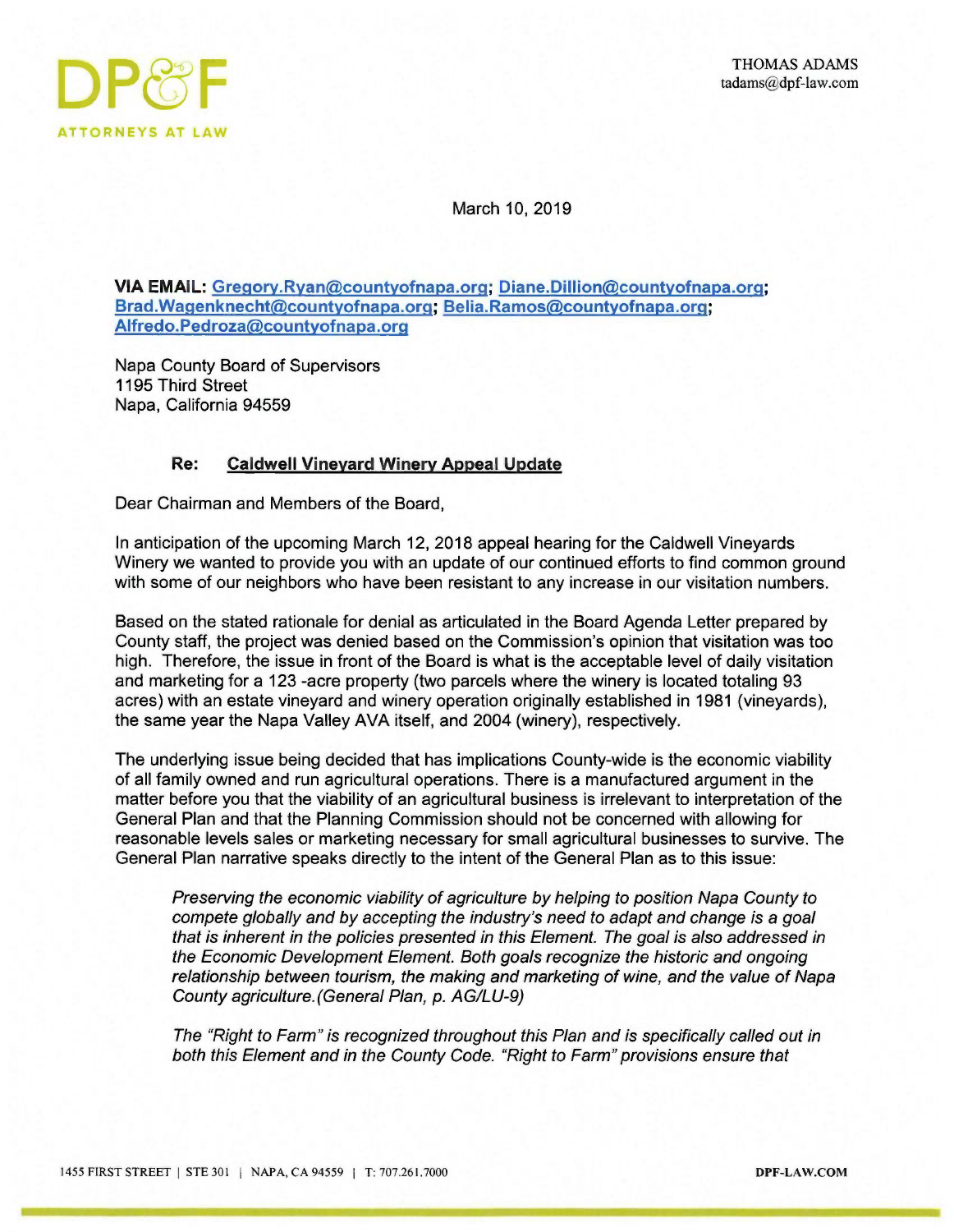Caldwell Vineyard Winery Appeal March 10, 2019 Page 2

> agriculture remains the primary land use in Napa County and is not threatened by potentially competing uses or neighbor complaints. (Bold not in the original) (Ibid.)

It's undisputed by the County that the Caldwell's have met every objective requirement in the County code and CEQA required for the use permit modification to be approved. The Caldwell's complied with every request and project revision asked for by the Commission. In fact, the Planning Commission staff consistently recommended approval at each of the hearings before the Commission with the only remaining issue for the Commission and now the Board, as articulated in the Board Agenda Letter, being what is an appropriate level of visitation.

In an effort to speak to concerns expressed by the neighbors, the Caldwell's, convened the following neighborhood meetings:

- February 6, 2018 Caldwell's organized and hosted meeting with neighbors at Napa Chamber of Commerce.
- October 10, 2018 Caldwell's held open house at the winery for neighbors.
- January 3, 2019 Caldwell's held open house at the winery for neighbors.
- March 7, 2019 Caldwell's held meeting via conference call with neighbors.

In addition to the meetings listed above, Joy Caldwell has made numerous efforts to reach out to the neighbors and communicate with them regarding the project and their concerns via individual discussions, phone, and email correspondence. (See Exhibit A.) In fact, 15 neighboring households within 1,000 feet of the project have signed letters in support of the proposed reduction to 35 visitors per day and removal of the larger marketing events. (See Exhibit B.) The Caldwell's have also received approximately 6,000 petition signatures supporting the Caldwell's ability to maintain a viable estate winery operation. (See Exhibit C.) Despite all the project revisions and actions taken in response to the direction given by the Planning Commission at each hearing, and its attempts to provide additional project reductions in visitation during the third hearing there remains opposition by a few vocal neighbors which in our opinion the Commission gave too much weight to, ignoring County policy, the General Plan, and the project specific analysis and project revisions that were performed and undertaken at the express direction of the Commission. Those same neighbors offer no direction, input or resolution, only opposition to all that is proposed.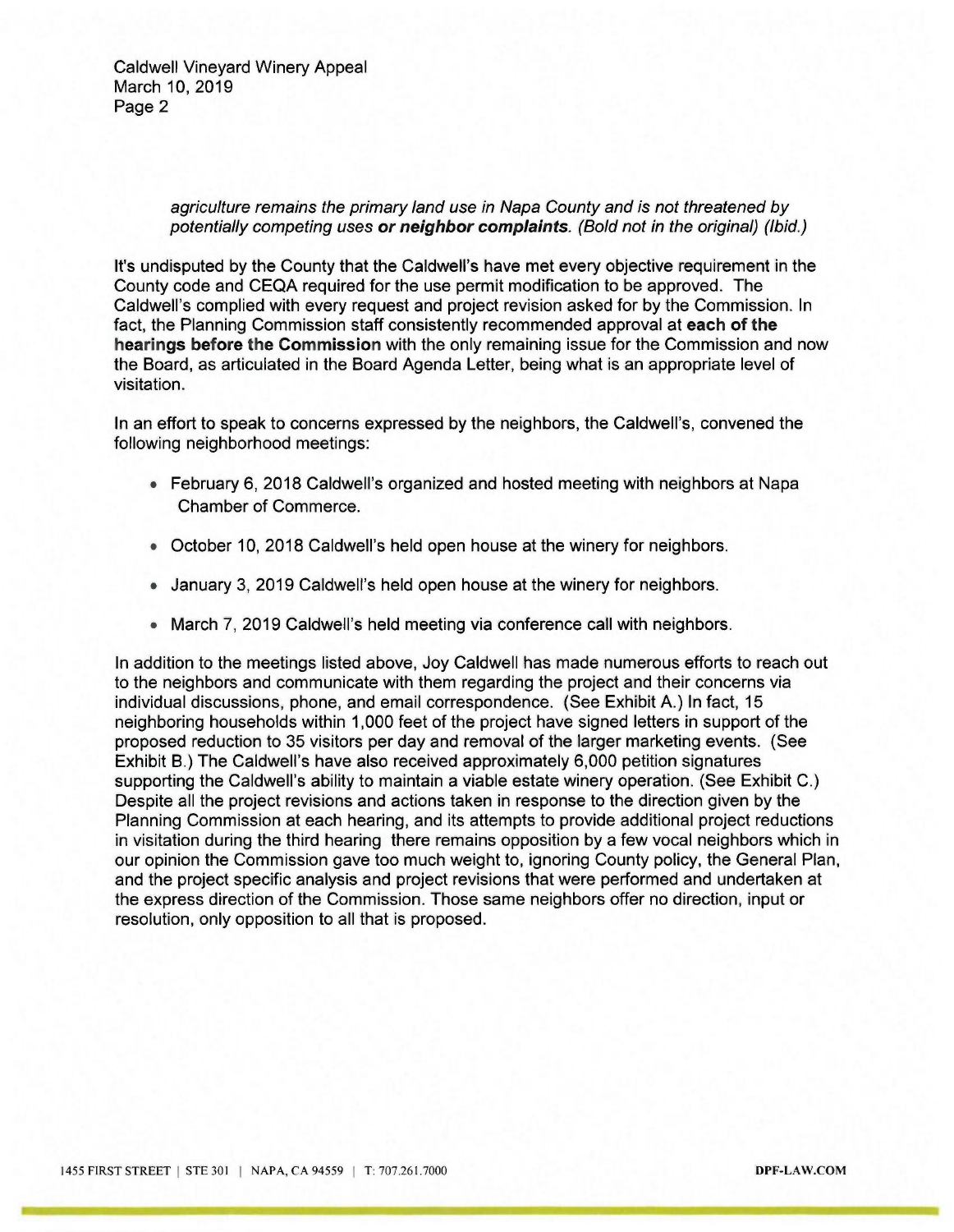Caldwell Vineyard Winery Appeal March 10, 2019 Page 3

The Caldwell's have on the other hand done all that has been asked of them by both the Planning Commission and neighbors, through the following revised project submittals and concessions offered during the Planning Commission hearings:

- Traffic Safety and Roads:
	- o New Focused Traffic Study: Evaluated safety issues that concluded that based on relevant Caltrans standards, stop sign warrants, and collision history that there were no safety issues.
	- $\circ$  Speed limit signs and rumble strips: As approved by Fire Dept. and continued communications to employees and visitors to abide by 15 mph speed limit and encourage ride sharing.
	- $\circ$  Stop Sign Traffic Study and Installation: For installation of stop sign, proposed intersection design for intersection of  $4<sup>th</sup>$  Ave. and Kreuzer Lane. Board of Supervisors approved request and improvements were installed on July 1, 2018.
	- o Avoidance of Olive Trees: Road widening require by County Road and Street Standards.
- Reduced Visitation and Compliance:
	- o Reduced Requested Daily Visitation: Reduced from maximum of 60 per day to 35 per day. They also have agreed to 35 per day Aug. through Nov., and 20 per day for remaining months or an average of 25 visitors per day.
		- This reduces the total annual cap of visitors to a maximum of 9,000 per year, from the previous proposal of 12,600, both numbers based on the unrealistic assumption that the winery will actually have the maximum visitation every day of the year.
	- o Reduced Marketing Events: Agreed to remove both the 200 person and 100 person events from the marketing plan leaving only:
		- Very Small Events: 12 per year with up to 28 guests (max. 336 annual visitors).
		- Small Events: 3 per year with up to 68 guests (max. 204 annual visitors).
	- o Revised Conditions of Approval: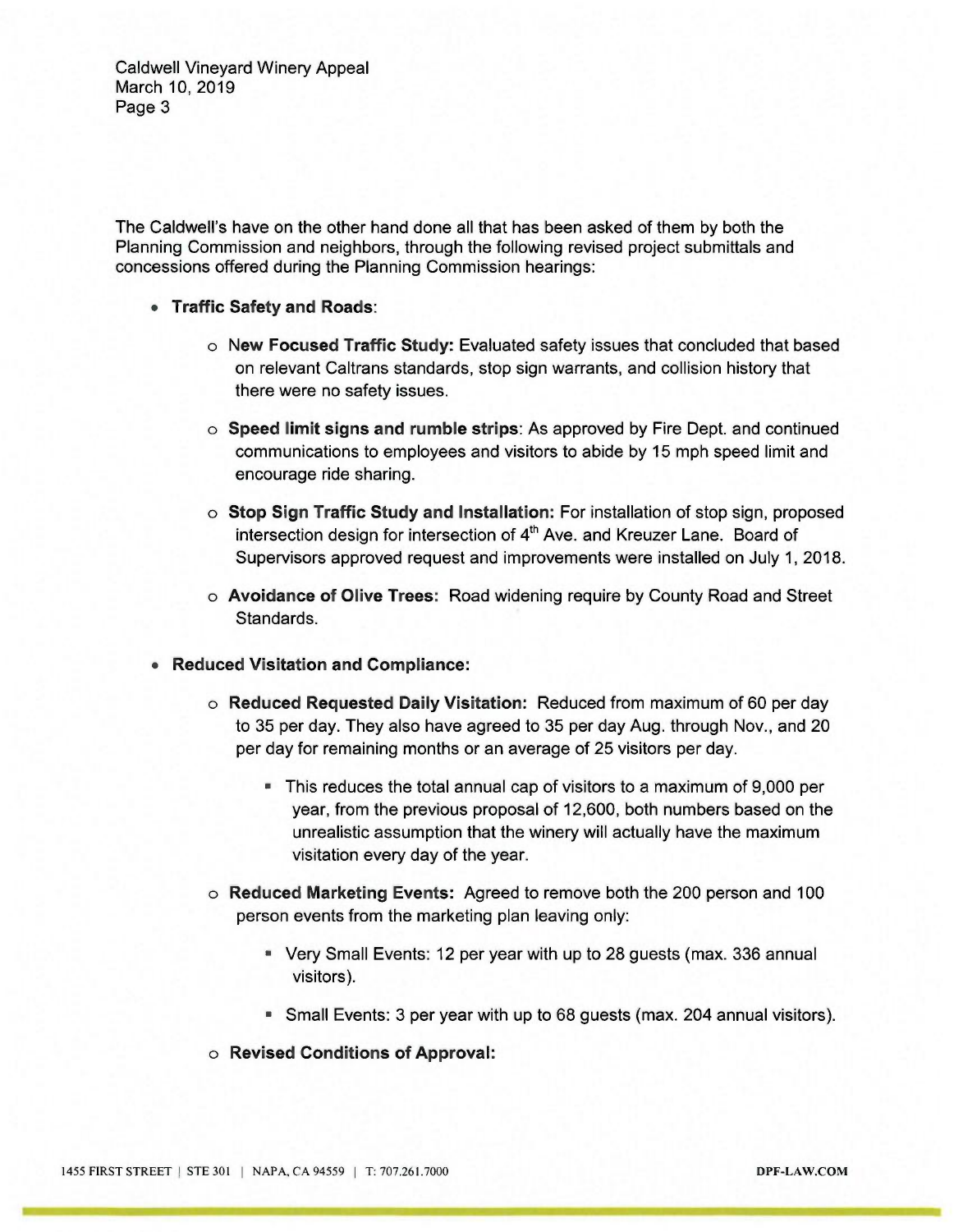Caldwell Vineyard Winery Appeal March 10, 2019 Page 4

- Proposed condition requiring visitor logs to be submitted to County for 3 years following approval and upon request thereafter.
- Offset tasting visitation on marketing event days. Example: No tastings would occur on days with Small Events and only up to 7 tastings could occur on days with Very Small Events (35-28=7).
- 60 days prior notice to APNs 045-310-045, 047, and 053 for marketing events exceeding 60 guests [Small Events]. Advanced notice to same for smaller [Very Small Events] marketing events. (copies provided to County)
- Visitors log book available upon request to APNs 045-310-045, 047, and 053.
- o Additional ltems:
	- Outdoor Screening Required: Caldwell's paid for preparation of a landscape plan approved by County and installed screening of outdoor winery equipment to comply with conditions.
	- Crushpad Cover: Caldwell's modified application to allow for installation of a crush pad cover and storm-water permits to allow for delivery of grapes and winery activities on crush pad and comply with current regulatory requirements.
	- Sound Proofing: Caldwell's installed sound buffers to address cave ventilation fan noise in response to neighbor concerns.

In addition to the project revisions and conditions of approval listed above that were made during the Planning Commission hearings, the Caldwell's have also agreed to revise the project as follows to further address concerns raised by certain neighbors:

- Removal of the requested cave expansion. Due to the reduction in the proposed  $\blacksquare$ visitation and marketing plans and to accommodate the neighbors' request the 4,895 sq. ft. cave expansion has been determined to no longer be a necessary component of the project application. Winery production of up to 35,000 gallons can be accommodated in the existing caves and the reduced number of daily visitor and marketing guests no longer requires the additional tasting room and other proposed cave improvements.
- Limited public use of outdoor proposed tasting area. Existing pergola and picnic table will only be used by winery employees and occasional marketing events, no use by daily tour and tasting guests will be allowed, except for use guests' hired drivers.